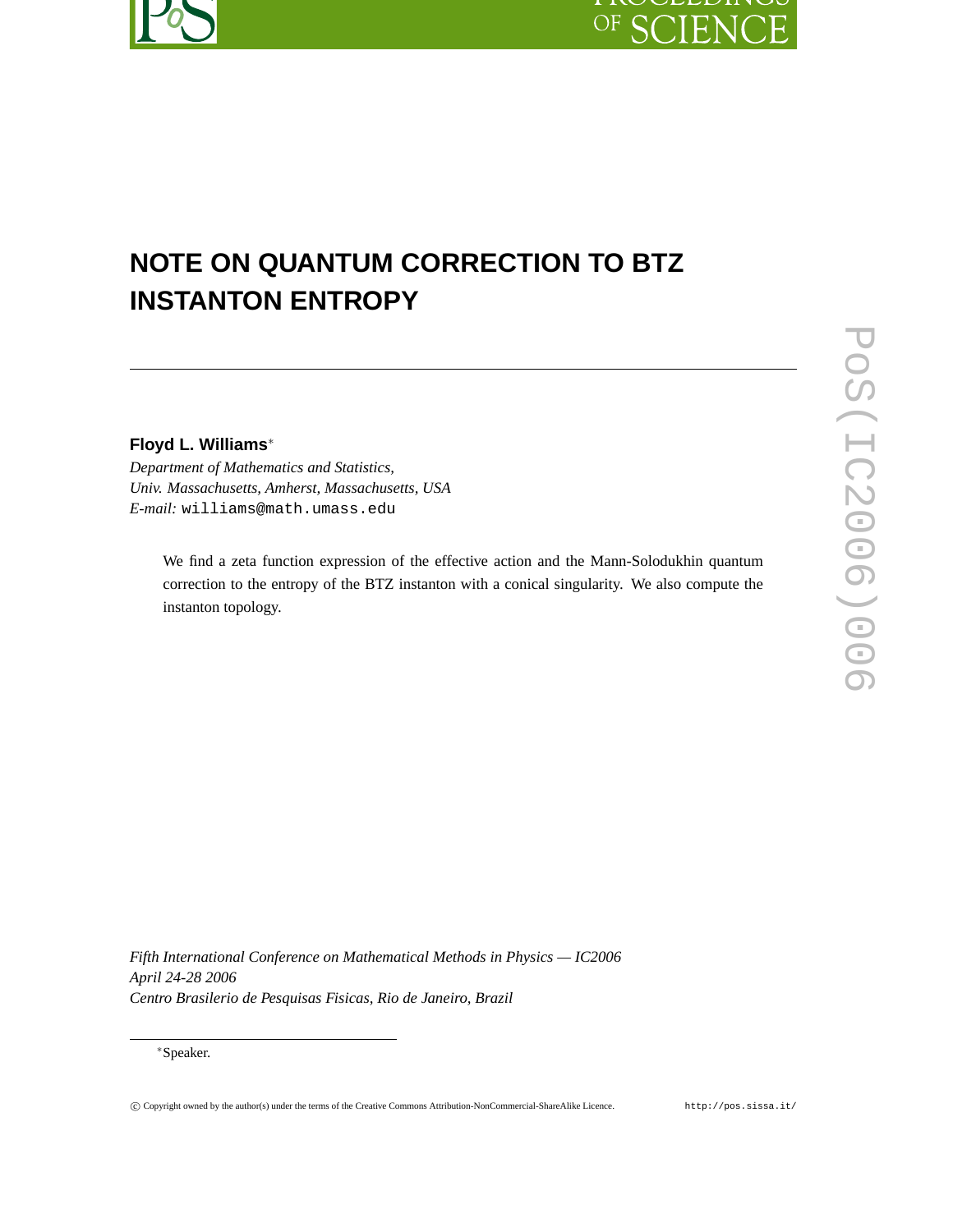#### **1. Introduction**

In the paper [4], R. Mann and S. Solodukhin calculate the entropy, with a one-loop ultraviolet correction term, of the BTZ instanton with a conical singularity by a suitable differentiation of the effective action. In [7], we raised the question of whether one could capture this quantum correction by way of a suitable zeta function deformation, and we announced an affirmative result there. This note presents an elaboration on that result, with a simpler deformation of zeta, and an expression of the effective action in terms of zeta. The topology of the instanton is also computed-which one can view as a deformation of the topology of the regular BTZ black hole.

#### **2. Topology of the instanton**

Let  $H^3$  denote hyperbolic 3-space consisting of points  $(x, y, z)$  in  $\mathbb{R}^3$  with  $z > 0$ . Using spherical-type coordinates  $(\psi, \chi, \theta)$  we write  $x = e^{\psi} \sin \chi \cos \theta$ ,  $y = e^{\psi} \sin \chi \sin \theta$ ,  $z = e^{\psi} \cos \chi$ ,  $0 < \chi < \pi/2$ . We fix  $\alpha \in \mathbb{R}$  satisfying  $0 < \alpha \leq 1$ , and for a whole number  $n \in \mathbb{Z}$  we define  $(x_{\alpha,n}, y_{\alpha,n}, z_{\alpha,n}) \in H^3$  by

$$
\begin{bmatrix} x_{\alpha,n} \\ y_{\alpha,n} \\ z_{\alpha,n} \end{bmatrix} = \begin{bmatrix} \cos 2\pi n\alpha & -\sin 2\pi n\alpha & 0 \\ \sin 2\pi n\alpha & \cos 2\pi n\alpha & 0 \\ 0 & 0 & 1 \end{bmatrix} \begin{bmatrix} x \\ y \\ z \end{bmatrix}.
$$
 (2.1)

*M* > 0, *J* ≥ 0, and Λ < 0 will denote the *Euclidean* BTZ black hole mass, angular momentum, and cosmological constant, respectively, so that the outer and inner horizons  $r_{+} > 0$ ,  $r_{-} \in i\mathbb{R}$  are given by

$$
r_{+}^{2} = \frac{M\sigma^{2}}{2} \left[ 1 + \left( 1 + \frac{J^{2}}{M^{2}\sigma^{2}} \right)^{\frac{1}{2}} \right], r_{-} = -\frac{\sigma J i}{2r_{+}}
$$
(2.2)

for  $\sigma := +1/\sqrt{-\Lambda}$ . We define

$$
a = \frac{\pi r_+}{\sigma} > 0, b = \frac{\pi |r_-|}{\sigma} = \frac{\pi J}{2r_+} \ge 0.
$$
 (2.3)

The Euclidean BTZ instanton  $B(\alpha)$  with conical singularity and defect angle  $2\pi(1-\alpha)$  is obtained from  $H^3$  via the identification  $(x, y, z) \sim (x_{\alpha,n}, y_{\alpha,n}, z_{\alpha,n})$ , and the "Schwarzschild identification"  $(x, y, z) \sim (e^{2an}(x\cos(2bn) - y\sin(2bn)), e^{2an}(x\sin(2bn) + y\cos(2bn)), e^{2an}z)$ , for  $x_{\alpha,n}, y_{\alpha,n}, z_{\alpha,n}$  in (2.1), *a*,*b* in (2.3), for any  $n \in \mathbb{Z}$ .

Consider the action of  $\mathbb{Z}$  on  $\mathbb{R}^2$  given by (2.1); that is

$$
n\begin{bmatrix} x \\ y \end{bmatrix} := \begin{bmatrix} x_{\alpha,n} \\ y_{\alpha,n} \end{bmatrix}.
$$
 (2.4)

The corresponding quotient space will be denoted by  $(\Z\backslash\mathbb{R}^2)$   $(\alpha)$ . Then for the circle group  $S^1$ , the following theorem can be proved, which computes the topology of the Euclidean instanton  $B(\alpha)$ with conical singularity;  $0 < \alpha \leq 1$ .

**Theorem 1.**  $B(\alpha)$  is homeomorphic to the product topological space  $(\mathbb{Z}\backslash\mathbb{R}^2)(\alpha)\times S^1$ .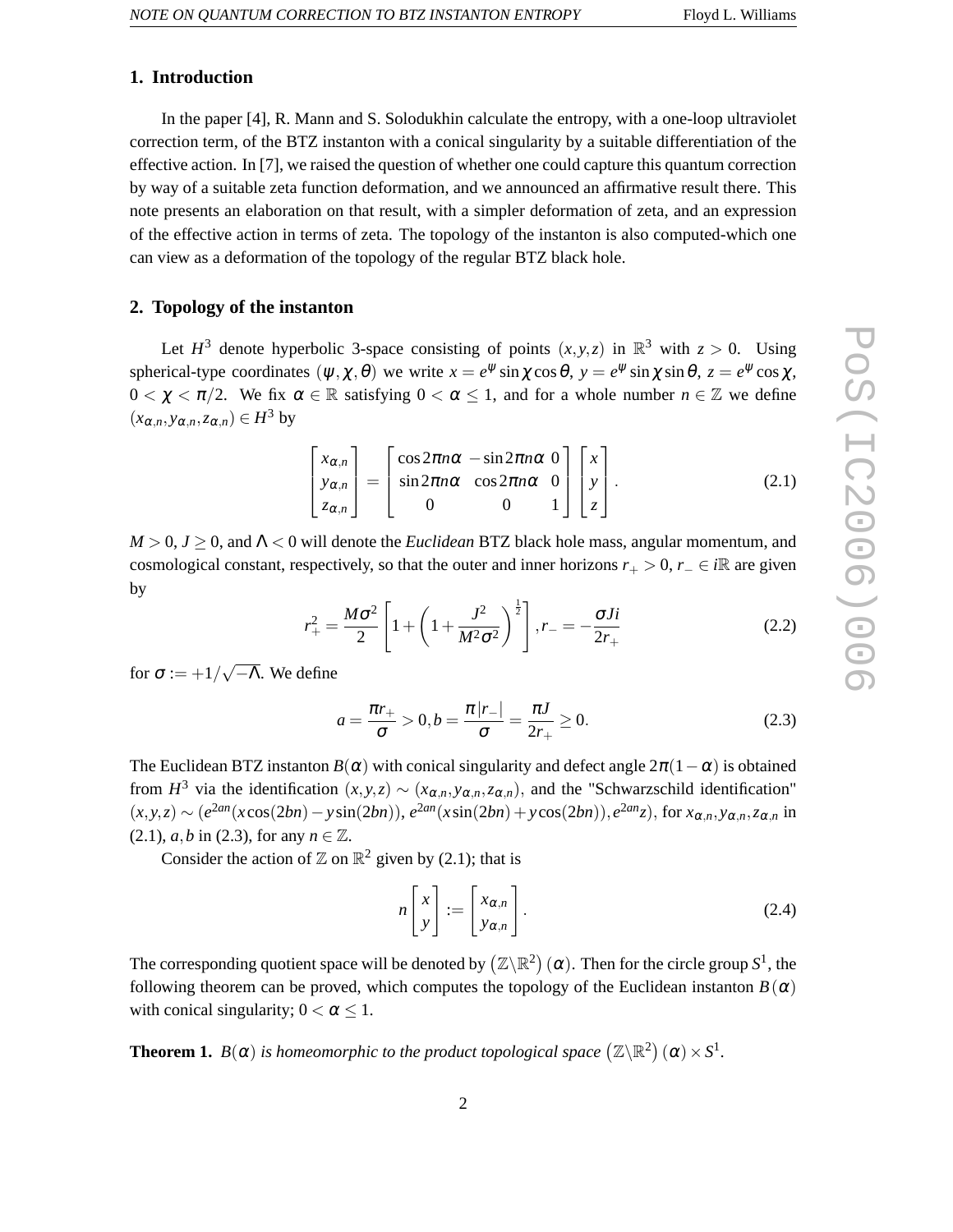For  $\alpha = 1$ ,  $B(\alpha)$  reduces to the regular BTZ black hole  $B(1)$  [1] with no singularity, and Theorem 1 reduces to the familiar statement that the topology of  $B(1)$  is  $\mathbb{R}^2 \times S^1$ . For  $\alpha \neq 1$ , the topology of  $(\mathbb{Z}\backslash\mathbb{R}^2)(\alpha)$ , and hence of  $B(\alpha)$ , can be quite notorious. For example, if  $\alpha$  is irrational then one has the existence of dense orbits.

#### **3. The Mann-Solodukhin quantum correction, and effective action**

Quantum corrections to black hole entropy have been considered by many authors. In [2–4], for example, various sums appear which we can provide a zeta function meaning for. We shall focus on the sum ∞ ∑ *n*=1 *sn*, for *s<sup>n</sup>* given in equation (5.3) of [4], which gives a quantum correction to BTZ entropy.

In the paper [7] we announced the construction of a family of zeta functions  $(Z^{(\alpha)}(s; a, b))_{0 < \alpha \leq 1}$ such that for  $\alpha = 1$ 

$$
Z^{(1)}(s;a,b) = \prod_{\substack{k_1,k_2 \in \mathbb{Z} \\ k_1,k_2 \ge 0}}^{\infty} \left[1 - \left(e^{2bi}\right)^{k_1} \left(e^{-2bi}\right)^{k_2} e^{-(k_1 + k_2 + s)2a}\right]
$$
(3.1)

is the zeta function presented in [6]; also see [5]. a and b are the numbers given in (2.3). Namely,  $Z^{(\alpha)}(s; a, b)$  is given by

$$
Z^{(\alpha)}(s;a,b) = \prod_{\substack{k_1,k_2 \in \mathbb{Z} \\ k_1,k_2 \ge 0}}^{\infty} \left[1 - \left(e^{\frac{2bi}{\alpha}}\right)^{k_1} \left(e^{-\frac{2bi}{\alpha}}\right)^{k_2} e^{-(k_1 + k_2 + \alpha s)\frac{2a}{\alpha}}\right].
$$
  

$$
\prod_{\substack{k_1,k_2,k_3 \in \mathbb{Z} \\ k_1,k_2,k_3 \ge 0}}^{\infty} \left[1 - e^{-2(k_3 + 1)2a} \left(e^{\frac{2bi}{\alpha}}\right)^{k_1} \left(e^{-\frac{2bi}{\alpha}}\right)^{k_2} e^{-(k_1 + k_2 + \alpha s)\frac{2a}{\alpha}}\right].
$$
  

$$
\prod_{k_1,k_2,k_3 \le 0}^{\infty} \left[1 - e^{-2(k_3 + \frac{1}{\alpha})2a} \left(e^{\frac{2bi}{\alpha}}\right)^{k_1} \left(e^{-\frac{2bi}{\alpha}}\right)^{k_2} e^{-(k_1 + k_2 + \alpha s)\frac{2a}{\alpha}}\right].
$$
 (3.2)

A simpler expression of this zeta function has been obtained recently. Namely, we can show that

$$
Z^{(\alpha)}(s;a,b) = \prod_{\substack{k_1,k_2 \in \mathbb{Z} \\ k_1,k_2 \ge 0 \\ k_1, k_2 \ge 0}}^{\infty} \left[1 - e^{(ib-a)\frac{2k_1}{\alpha}} e^{-4ak_2 - 2sa}\right].
$$
  

$$
\prod_{\substack{k_1,k_2 \in \mathbb{Z} \\ k_1, k_2 \ge 0}}^{\infty} \left[1 - e^{-(ib+a)\frac{2(k_1+1)}{\alpha}} e^{-4ak_2 - 2sa}\right].
$$
 (3.3)

Formula (3.3) shows that  $Z^{(\alpha)}(s; a, b)$  is in fact an *entire* function of *s*, but it is *not* clear from (3.3) that  $Z^{(1)}(s; a, b)$  is given by the right hand side of equation (3.1). That is, one needs the more complicated expression (3.2) to see that the family  $\left\{Z^{(\alpha)}(s; a, b)\right\}_{0 < \alpha \leq 1}$  is a deformation of the zeta function in [6]. One computes that for  $Res > 0$ ,

$$
\log Z^{(\alpha)}(s;a,b) = -\sum_{n=1}^{\infty} \frac{\sinh\left(\frac{2an}{\alpha}\right)e^{-(s-1)2an}}{4n\sinh(2an)\left[\sinh^2\left(\frac{an}{\alpha}\right) + \sin^2\left(\frac{bn}{\alpha}\right)\right]}
$$

$$
= -\sum_{n=1}^{\infty} \frac{\sinh\left(\frac{2an}{\alpha}\right)e^{-(s-1)2an}}{2n\sinh(2an)\left[\cosh\left(\frac{2an}{\alpha}\right) - \cos\left(\frac{2bn}{\alpha}\right)\right]}.
$$
(3.4)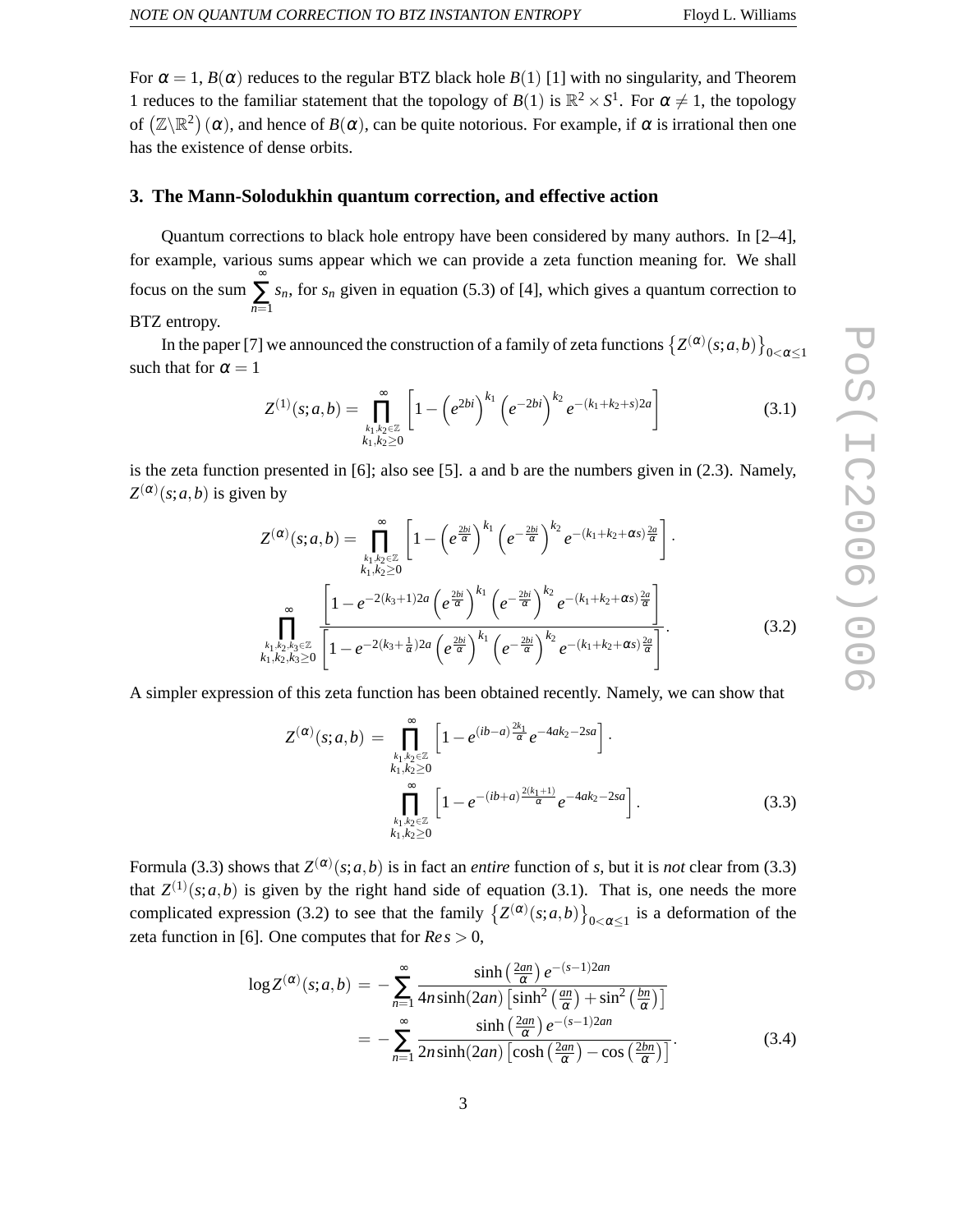That is,  $Z^{(\alpha)}(s; a, b)$ , for  $Res > 0$ , is obtained by exponentiating either sum in (3.4) - sums that appear in [2–4], for certain values of s, but with no zeta function meaning - which (3.4) therefore provides. Using the second sum in (3.4), for example, one can compute the *quantum correction function*  $S^{(c)}(s; a, b)$  defined by

$$
S^{(c)}(s;a,b) := \left[\alpha \frac{\partial}{\partial \alpha} - 1\right] \log Z^{(\alpha)}(s;a,b). \bigg|_{\alpha=1}.
$$
 (3.5)

Namely, for  $Res > 0$ ,

$$
S^{(c)}(s;a,b) = \sum_{n=1}^{\infty} \frac{e^{-(s-1)2an}}{2n [\cosh(2an) - \cos(2bn)]}.
$$
  
\n
$$
\left[1 + 2an \coth(2an) - \left(\frac{2an \sinh(2an) + 2bn \sin(2bn)}{\cosh(2an) - \cos(2bn)}\right)\right].
$$
 (3.6)

At this point, we specialize the choice of *s*:  $s = 1 + \sqrt{\mu}$  for  $\mu > 0$ .

#### **Theorem 2.**

$$
\left[\alpha \frac{\partial}{\partial \alpha} - 1\right] \log Z^{(\alpha)}(1 + \sqrt{\mu}; a, b)\right|_{\alpha = 1},
$$

*for a*,*b in (2.3), is the quantum correction to the classical BTZ black hole entropy given in equation (5.3) of [4].*

Theorem 2 follows from formula (3.6) (since  $S^{(c)}(1 + \sqrt{\mu}; a, b)$  is the sum  $\sum_{n=1}^{\infty}$  *s<sub>n</sub>* in [4]) and it *n*=1 provides for a zeta function expression of quantum corrected black hole entropy.

Using the parameters  $\sigma, \mu > 0$ , one obtains a solution

$$
K_{\mu}(r,t) := \frac{\frac{r}{\sigma}e^{-\frac{r^2}{4t} - \frac{\mu t}{\sigma^2}}}{(4\pi t)^{3/2}\sinh\left(\frac{r}{\sigma}\right)},
$$
\n(3.7)

where  $t > 0$ , of the heat equation

$$
\left[\frac{\partial}{\partial t} - \Box - \frac{(1 - \mu)}{\sigma}\right] K_{\mu}(r, t) = 0, \tag{3.8}
$$

where  $\Box$  is the Laplacian of the de-Sitter metric  $ds^2 = -dT_1^2 + dT_2^2 + dX_1^2 + dX_2^2 = dr^2 + \sigma^2 \sinh^2(\frac{r}{\sigma})$ .  $\left[d\lambda^2 + \sin^2(\lambda)d\delta^2\right]$  in the coordinates  $(r, \lambda, \delta)$  with  $T_1 = \sigma \cosh\left(\frac{r}{\sigma}\right), T_2 = \sigma \sinh\left(\frac{r}{\sigma}\right)\sin(\lambda)\cos(\delta)$ ,  $X_1 = \sigma \sinh\left(\frac{r}{\sigma}\right)\cos(\lambda), X_2 = \sigma \sinh\left(\frac{r}{\sigma}\right)\sin(\lambda)\sin(\delta)$ :  $-T_1^2 + T_2^2 + X_1^2 + X_2^2 = -\sigma^2$ , and

$$
\Box = \frac{\partial^2}{\partial r^2} + \frac{2 \coth\left(\frac{r}{\sigma}\right)}{\sigma} \frac{\partial}{\partial r} + \frac{\operatorname{csch}^2\left(\frac{r}{\sigma}\right)}{\sigma^2} \frac{\partial^2}{\partial \lambda^2} \n+ \frac{\cot(\lambda)\operatorname{csch}^2\left(\frac{r}{\sigma}\right)}{\sigma^2} \frac{\partial}{\partial \lambda} + \frac{\operatorname{csch}^2\left(\frac{r}{\sigma}\right)\operatorname{csc}(\lambda)}{\sigma^2} \frac{\partial^2}{\partial \delta^2}.
$$
\n(3.9)

The heat kernel  $K_{B(1)}$  of the regular BTZ black hole can be obtained by "averaging" the heat kernel *K*<sub>µ</sub>(*r*,*t*). In turn, one obtains the heat kernel *K*<sub>*B*( $\alpha$ )</sub> of *B*( $\alpha$ ) in terms of *K*<sub>*B*(1)</sub> via a Sommerfeld formula, and one expresses the effective action of  $B(\alpha)$  in terms of the trace of  $K_{B(\alpha)}$ ; see formula (4.5) of [4]. By the latter formula and the first sum in (3.4), one sees that the *non-divergent* part of the  $B(\alpha)$  effective action coincides, in fact, exactly with the logarithm of  $Z^{(\alpha)}(s; a, b)$  at the point  $s = 1 + \sqrt{\mu}$ . Thus a close connection has been indicated between the family  $\left\{Z^{(\alpha)}(s; a, b)\right\}_{0 < \alpha \leq 1}$ of the zeta functions and BTZ black hole thermodynamics.